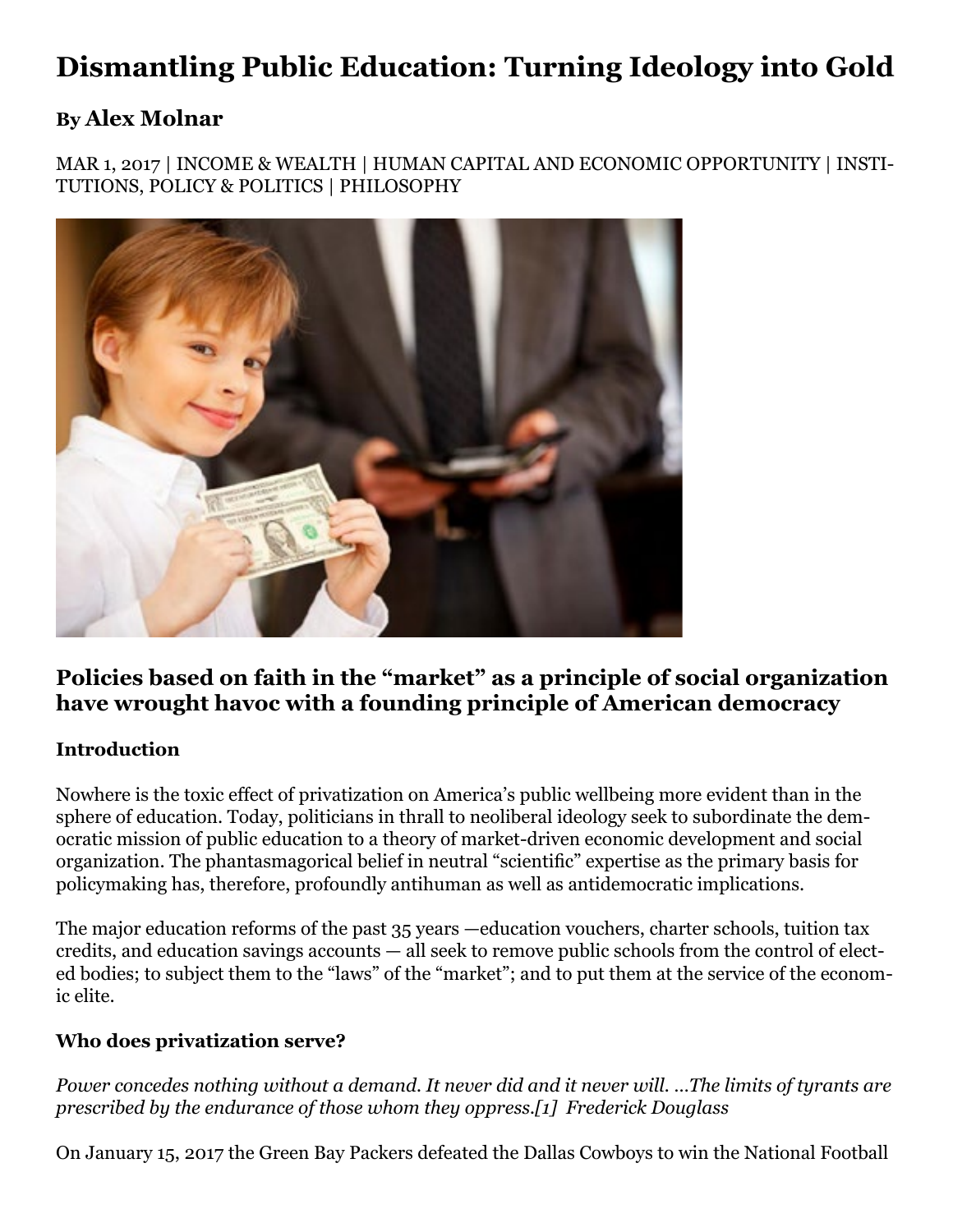League NFC divisional playoff game. I live in Wisconsin and I'm a Packers fan, so I read the *New York Times* account of that victory with great pleasure. What really caught my attention, however, were the many comments posted by readers highlighting the ownership structure of the Packers. Here are some unedited samples that capture the tenor of multiple posts.[\[2\]](file:///C:/Users/nicho/Downloads/MOLNAR%20PRIVATIZATION%20ESSAY%20-%20INSTITUTE%20FOR%20NEW%20ECONOMIC%20THINKING%20-%20SUBMITTED%202-24-17.docx#_edn2)

- *I became a Packers fan because they are owned by the people and not some entitled billionaire!*
- • *Let's hear it for the PUBLIC OWNED gb packers. as a part owner (2 shares) i take immense pride in knowing that a team that doesn't have to suffer an obnoxious, cynical billionaire in the owners' box can do these great things. overall aaron rodgers is a better quarterback than tom brady. and the packer franchise is better than the rest of them, not threatening to move every time a one-percenters gets a greedy itch. let's talk them ALL public, get rid of the racist nicknames and have a truly democratic sports network in this country.*
- • *During the TV broadcast, the camera cut to the sky booth of the billionaire owner of the Cowboys, Jerry Jones, as he celebrated his team advancing. However, there was no camera shot of the Packers' owners during Aaron Rodgers' magic or Mason Crosby's kick—because you have to do a satellite shot of the entire state of Wisconsin celebrating. And that's why the Packers are truly America's Team—they are owned by your everyday Joe and Jill, not a greedy billionaire.*

These are not the kind of sentiments generally expressed on the sports pages, yet many Packers fans hailed the victory as a triumph for public ownership and a negation of the values that rationalize the systematic exploitation of the majority for the benefit of the few. In the case of the National Football League, many wealthy owners enrich themselves in part by leveraging their exemption from anti-monopoly statutes to demand taxpayer subsidies under threat of moving their teams to a different city. As a result, sports stadiums now claim billions of tax dollars in cities across the U.S., even as public services and needed infrastructure repairs and improvements languish for lack of funding.

To understand why privatization is a regressive policy, it is helpful to consider that despite the growth in national wealth in recent decades, less and less money is available for purposes that benefit the public. Understanding this dynamic requires cutting through the ideological fog to locate privatization within the framework of beliefs, values, and assumptions that have made it appear rational, necessary, and inevitable. Fortunately, to paraphrase Bob Dylan, you don't need an economist to figure out where the money goes (and how it gets there).[\[3\]](file:///C:/Users/nicho/Downloads/MOLNAR%20PRIVATIZATION%20ESSAY%20-%20INSTITUTE%20FOR%20NEW%20ECONOMIC%20THINKING%20-%20SUBMITTED%202-24-17.docx#_edn3)

Nowhere is the toxic effect of privatization on America's public wellbeing more evident than in the sphere of education.

The historical development of public education in the U.S. resulted in an egalitarian institution that was redistributive in its effects. The American public school ideal is thus the antithesis of neoliberal ideology. As a result, public education provides a useful lens through which the transformations sought and achieved by three decades of privatization may be viewed.

At the time of the U.S. Revolutionary War, the colonial population was already well educated by the global standards of the day. After the revolution, the new nation's leaders were explicit about public education serving as a "bulwark" of democracy. Educating the population was considered essential because a "mob" of ill-educated, impoverished citizens would be easy prey for demagoguery. Intended as a cornerstone of U.S. democracy, then, the system of public education evolved out of the nation's founding political principles. The fledgling U.S. democracy stood in contrast to Europe, where the ruling elites regarded education above one's station as a threat to elite economic, political, and, so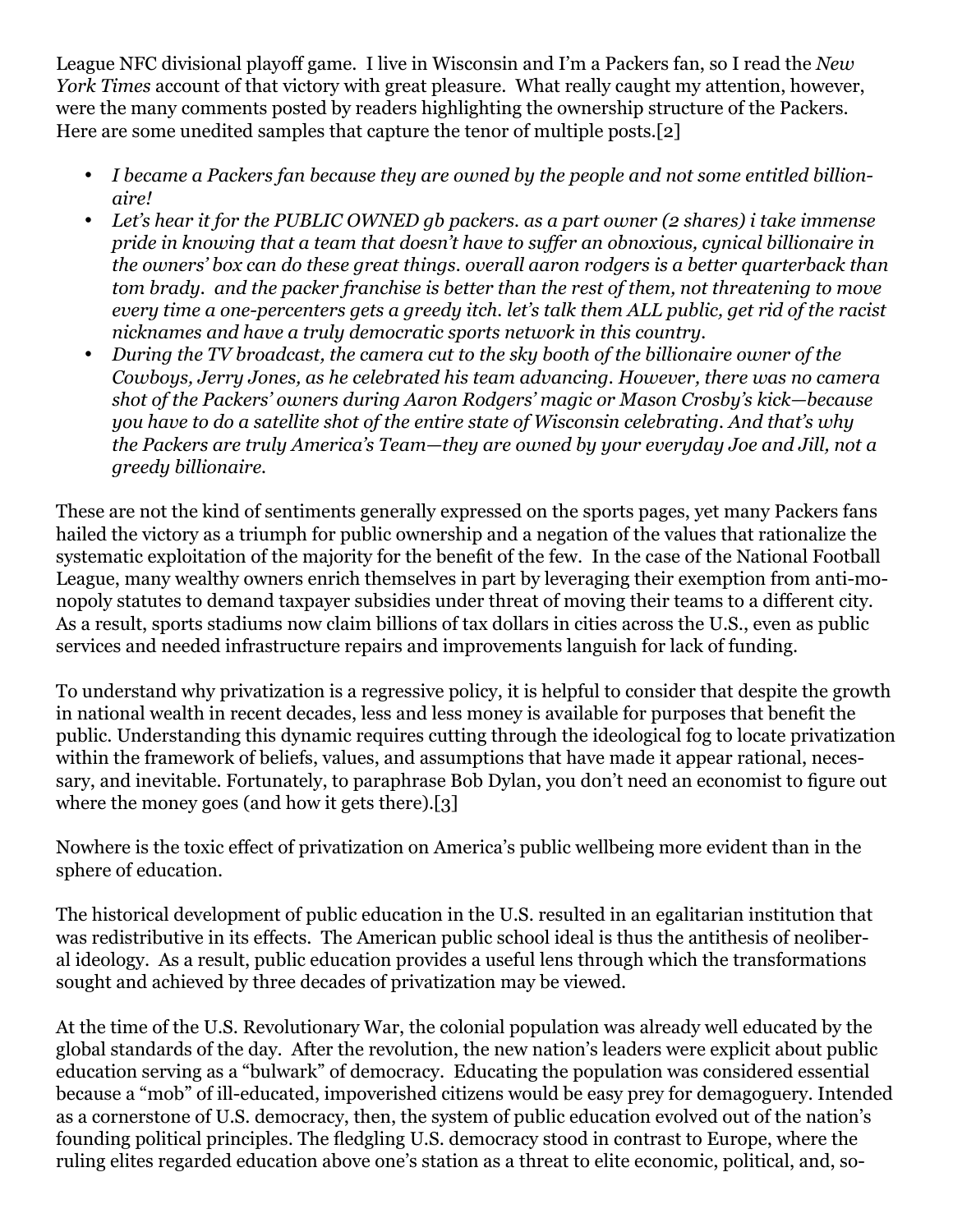cial power. In Report Number 12 of the Massachusetts School Board (1848) by Horace Mann, a key architect of the "common school," wrote that "the establishment of a republican government, without well-appointed and efficient means for the universal education of the people, is the most rash and fool-hardy experiment ever tried by man." [4]

Mann saw public education as key to his state's (and the nation's) wellbeing, writing:

*"The people of Massachusetts have, in some degree, appreciated the truth, that the unexampled prosperity of the State, — its comfort, its competence, its general intelligence and virtue, — is attributable to the education, more or less perfect, which all its people have received; but are they sensible of a fact equally important? — namely, that it is to this same education that two thirds of the people are indebted for not being, to-day, the vassals of as severe a tyranny, in the form of capital, as the lower classes of Europe are bound to in the form of brute force."*

Public education in the United States has from its earliest days been structured to embody and strengthen representative democracy by inculcating democratic values and by providing the knowledge necessary to secure economic wellbeing. As wave after wave of immigrants entered the U.S., public education was one of the principle mechanisms by which they were to be "Americanized."

Under the U.S. Constitution, education is not a power vested in the federal government; therefore, it falls to the states to organize and fund public schools. The right to a free public education is enshrined in every state constitution. In practice, states have delegated a great deal of their authority to local school boards to make policy for the community's schools and to levy local taxes to support those schools. From the inception of U.S. public education, the nation's public schools and the content of their curriculum have been embroiled in controversy. These conflicts reflect disagreements over the character of U.S. democracy — battles over public education are struggles over how society should be organized.

## **'There is No Such Thing as Society'**

Today, politicians in thrall to neoliberal ideology seek to subordinate the democratic mission of public education to a theory of market-driven economic development and social organization. Policy deliberations are now dominated by of econometric modeling and production function research. This modeling and research is often used, inappropriately, to make decisions about the value of education reforms. The mathematical models used by researchers are made to "work" only by assuming away much of the real world in which people live and students learn. The phantasmagorical belief in neutral "scientific" expertise as the primary basis for policymaking has, therefore, profoundly antihuman as well as antidemocratic implications — a topic Sheila Dow takes up in "[People Have Had Enough of](https://www.ineteconomics.org/perspectives/blog/people-have-had-enough-of-experts)  [Experts.](https://www.ineteconomics.org/perspectives/blog/people-have-had-enough-of-experts)"[\[5\]](file:///C:/Users/nicho/Downloads/MOLNAR%20PRIVATIZATION%20ESSAY%20-%20INSTITUTE%20FOR%20NEW%20ECONOMIC%20THINKING%20-%20SUBMITTED%202-24-17.docx#_edn5)

The major education reforms of the past 35 years — education vouchers, charter schools, tuition tax credits, and education savings accounts — all seek to remove public schools from the control of elected bodies; to subject them to the "laws" of the "market"; and to put them at the service of the economic elite. The world being called into existence is based on the belief that anyone, but not everyone, can succeed—a world of winners and losers, each of whom has earned his or her fate. Thus, as British Prime Minister, Margaret Thatcher, one of neoliberalism's foremost champions, proclaimed:

*"There is no such thing as society. There is living tapestry of men and women and people and the beauty of that tapestry and the quality of our lives will depend upon how much each of us is prepared to take responsibility for ourselves and each of us prepared to turn round and help by our*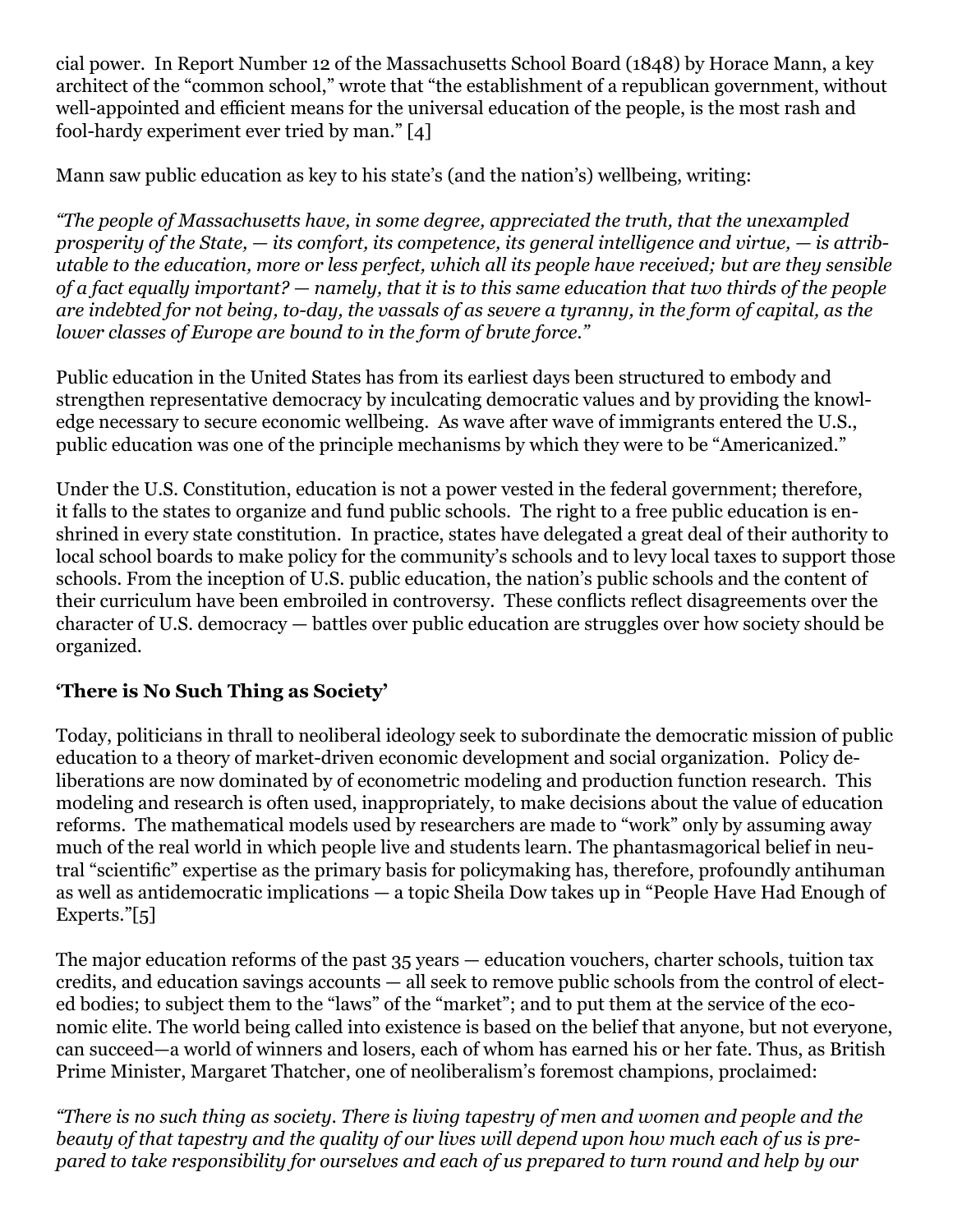#### *own efforts those who are unfortunate."[\[6\]](file:///C:/Users/nicho/Downloads/MOLNAR%20PRIVATIZATION%20ESSAY%20-%20INSTITUTE%20FOR%20NEW%20ECONOMIC%20THINKING%20-%20SUBMITTED%202-24-17.docx#_edn6)*

This is a world in which the poor must be judged by the rich to be "deserving" of private charity rather than one that allows collective action through the democratic political process to secure the common welfare.

My life illustrates the trajectory of the transformation of Franklin Roosevelt's world into Margaret Thatcher's. My parents had each immigrated to the U.S. following the First World War. I was born in Chicago in 1946, which makes me a charter member of the so-called baby-boom generation. The country into which I was born possessed political, economic, and military power unprecedented in world history. From the time I entered elementary school until I was awarded my Ph.D. 21 years later, every school I attended was under construction. Public investment in schools was booming. Even for students who dropped out of school or who didn't go to college, well-paying jobs were plentiful. When my father died in 1955, Social Security Survivor's Benefits provided cash to my mother to help care for me. My first two years at a publicly funded city junior college cost me \$30.00, while my further education was highly subsidized by scholarships and cheap government loans under the aegis of the "National Defense Education Act." The name reveals how tightly schools and education were tied to the nation's understanding of its national security interests. I was born into and grew up in a world dominated by New Deal redistributive social policies, and by the economic advantages of being a citizen of the dominant economic, political, and military power on the planet.

At the time I was awarded my Ph.D. in 1972 and took my first academic position as an assistant professor of Curriculum and Instruction, few realized that American economic hegemony was cresting. Being blissfully unaware of what lay before us, forward-thinking educators in the early 1970s took up the topic of "leisure education." Not being economists allowed us to naively imagine that since humankind had, for the first time in history, the productive capacity to eliminate material deprivation and the means to do so with ever fewer hours of labor, it would be necessary to develop education programs and curricula to help large numbers of people figure out how to best make use of their new-found leisure time. As the Swedish doctor and statistician Hans Rosling was reportedly fond of saying:

*"My mother explained the magic with this [washing] machine the very, very first day… She said: 'Now Hans, we have loaded the laundry. The machine will make the work. And now we can go to the library.' Because this is the magic: You load the laundry, and what do you get out of the machine? You get books out of the machines, children's books. And Mother got time to read to me.*

*"Thank you, industrialization… Thank you, steel mill. And thank you, chemical processing industry that gave us time to read books."[\[7\]](file:///C:/Users/nicho/Downloads/MOLNAR%20PRIVATIZATION%20ESSAY%20-%20INSTITUTE%20FOR%20NEW%20ECONOMIC%20THINKING%20-%20SUBMITTED%202-24-17.docx#_edn7)*

Rosling's anecdote is set in the post-war years in Sweden, a small, economically developed country that emerged from World War II relatively unscathed. Unfortunately, today, washing machines (to use Rosling's example) no longer produce the leisure time to read books that they once did — not for the people who make them, or for the people who use them. How do we explain the contemporary reality that in the U.S. more and more people are working more and more hours for less and less money, and are doing so with less and less economic security in a world that is vastly richer than the world in which I grew up? This reality is revealed in the data on income and wealth inequality that Thomas Picketty amassed in *Capital in the Twenty-First Century*[.\[8\]](file:///C:/Users/nicho/Downloads/MOLNAR%20PRIVATIZATION%20ESSAY%20-%20INSTITUTE%20FOR%20NEW%20ECONOMIC%20THINKING%20-%20SUBMITTED%202-24-17.docx#_edn8)

I'm not an economist, so I might be forgiven for failing to grasp when I started my career that the period from 1945–1970 had been a historical anomaly. I might also be forgiven for not foreseeing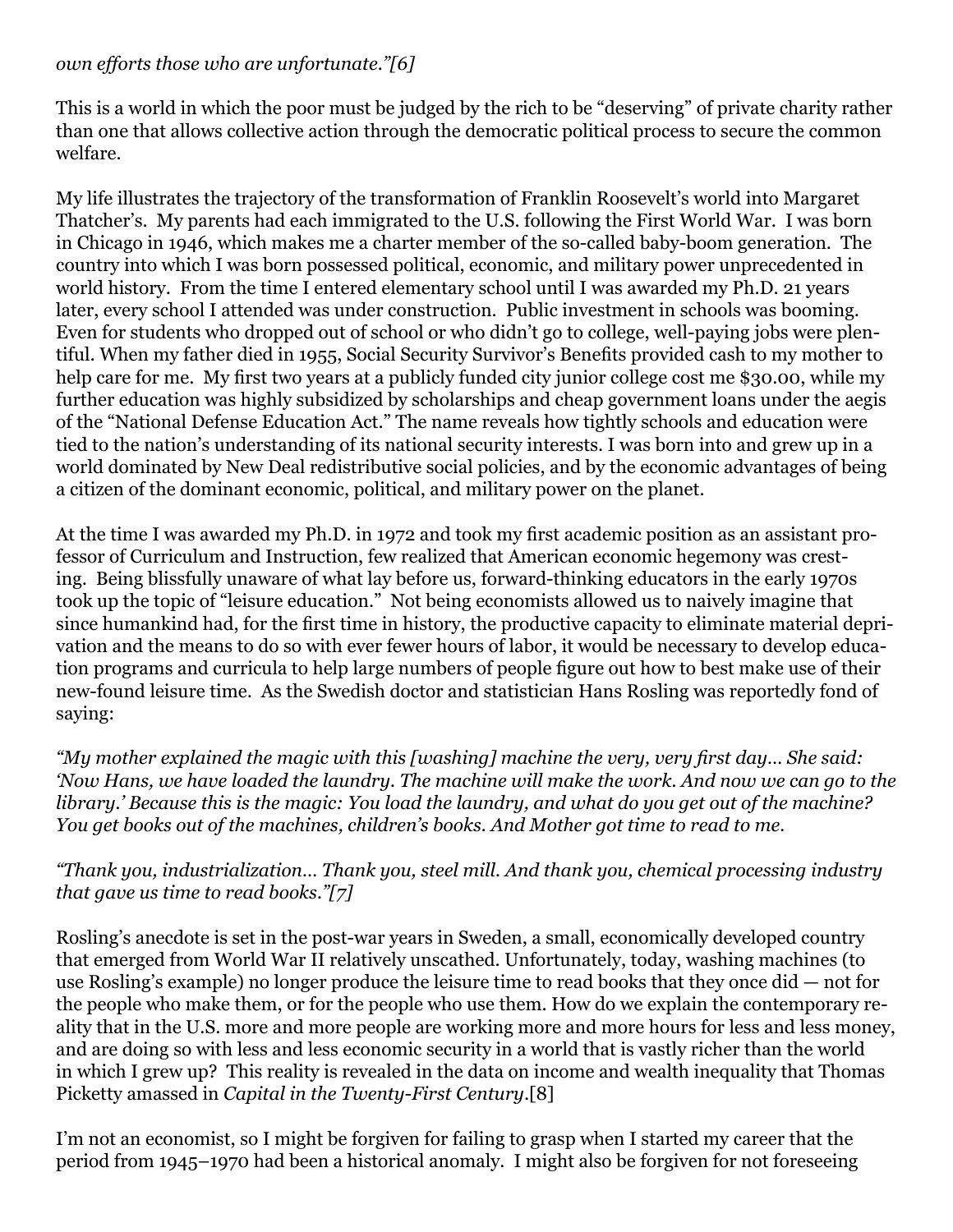that once other countries were capable of creating powerful modern economies, they would lay claim to an expanding share of the world's economic pie. I could not imagine that to preserve their power and wealth, the moneyed elites would seek to dismantle redistributionist New Deal policies. The New Deal was built on a system of progressive taxation and public investment. If U.S. elites were to retain their relative wealth and power as the rest of world began to compete with the U.S. economically, then the progressive edifice that Roosevelt had constructed would have to be set aside, taxes on wealth and profits reduced, wages suppressed, and a greater share of government costs shifted to the working class. The problem faced by the elite powerbrokers was how to do this under the noses of a population whose interests were very much in opposition to those of the moneyed classes. As John D. Rockefeller's propagandist Ivy Lee would have framed it, the neoliberal "story" needed to get "believed."[\[9\]](file:///C:/Users/nicho/Downloads/MOLNAR%20PRIVATIZATION%20ESSAY%20-%20INSTITUTE%20FOR%20NEW%20ECONOMIC%20THINKING%20-%20SUBMITTED%202-24-17.docx#_edn9)

The American propagandist Edward Bernays, regarded as the father of the U.S. public relations industry, argued that "engineering consent" was at the heart of democratic social control. He makes his case in the 1928 book *Propaganda*:

*"The conscious and intelligent manipulation of the organized habits and opinions of the masses is an important element in democratic society. Those who manipulate this unseen mechanism of society constitute the invisible government, which is the true ruling power of our country.["\[10\]](file:///C:/Users/nicho/Downloads/MOLNAR%20PRIVATIZATION%20ESSAY%20-%20INSTITUTE%20FOR%20NEW%20ECONOMIC%20THINKING%20-%20SUBMITTED%202-24-17.docx#_edn10)*

*"…economic power tends to draw after it political power…the industrial revolution shows how that power passed from the king to the aristocracy to the bourgeoisie. Universal suffrage and universal schooling (emphasis mine) reinforced this tendency, and at last even the bourgeoisie stood in fear of the common people. For the masses promised to become King. Today, however, a reaction has set in. The minority has discovered a powerful help in influencing majorities. It has been found possible so to mold the mind of the masses that they will throw their newly gained strength in the desired direction."[\[11\]](file:///C:/Users/nicho/Downloads/MOLNAR%20PRIVATIZATION%20ESSAY%20-%20INSTITUTE%20FOR%20NEW%20ECONOMIC%20THINKING%20-%20SUBMITTED%202-24-17.docx#_edn11)*

The election of Ronald Reagan marks a reasonably good starting point for understanding how neoliberal political and economic strategy was used to shape public opinion to accept a market-based system of public education. A system that, to appropriate Hirschman's terms, replaced the citizen's democratic right to a "voice" in shaping their public schools with a consumer's choice to "exit" schools. [\[12\]](file:///C:/Users/nicho/Downloads/MOLNAR%20PRIVATIZATION%20ESSAY%20-%20INSTITUTE%20FOR%20NEW%20ECONOMIC%20THINKING%20-%20SUBMITTED%202-24-17.docx#_edn12) Under the banner of "school choice," public education would thus be removed from democratic control and reformulated as a commodity to be "chosen." Engineering this transformation would be no easy task, because although public schools were always controversial, they were also very popular.

By 1984, the U.S. had moved past the recession of Reagan's first two years. The economic and policy trends were clear enough, however, for Walter Mondale, the Democratic nominee for president, to declare in his acceptance speech:

*"Four years ago, many of you voted for Mr. Reagan because he promised you'd be better off. And today, the rich are better off. But working Americans are worse off, and the middle class is standing on a trap door."[\[13\]](file:///C:/Users/nicho/Downloads/MOLNAR%20PRIVATIZATION%20ESSAY%20-%20INSTITUTE%20FOR%20NEW%20ECONOMIC%20THINKING%20-%20SUBMITTED%202-24-17.docx#_edn13)*

Mondale was right; nevertheless, he lost by a landslide.

With the economy seemingly recovered from the recession of the early 1980's, a confection termed "supply side economics" ("Reaganomics" in the vernacular) was ascendant. State and federal policy began to shift the tax burden from corporations and wealthy individuals to lower and middle class working people. At the state level this meant that school financing relied more and more heavily on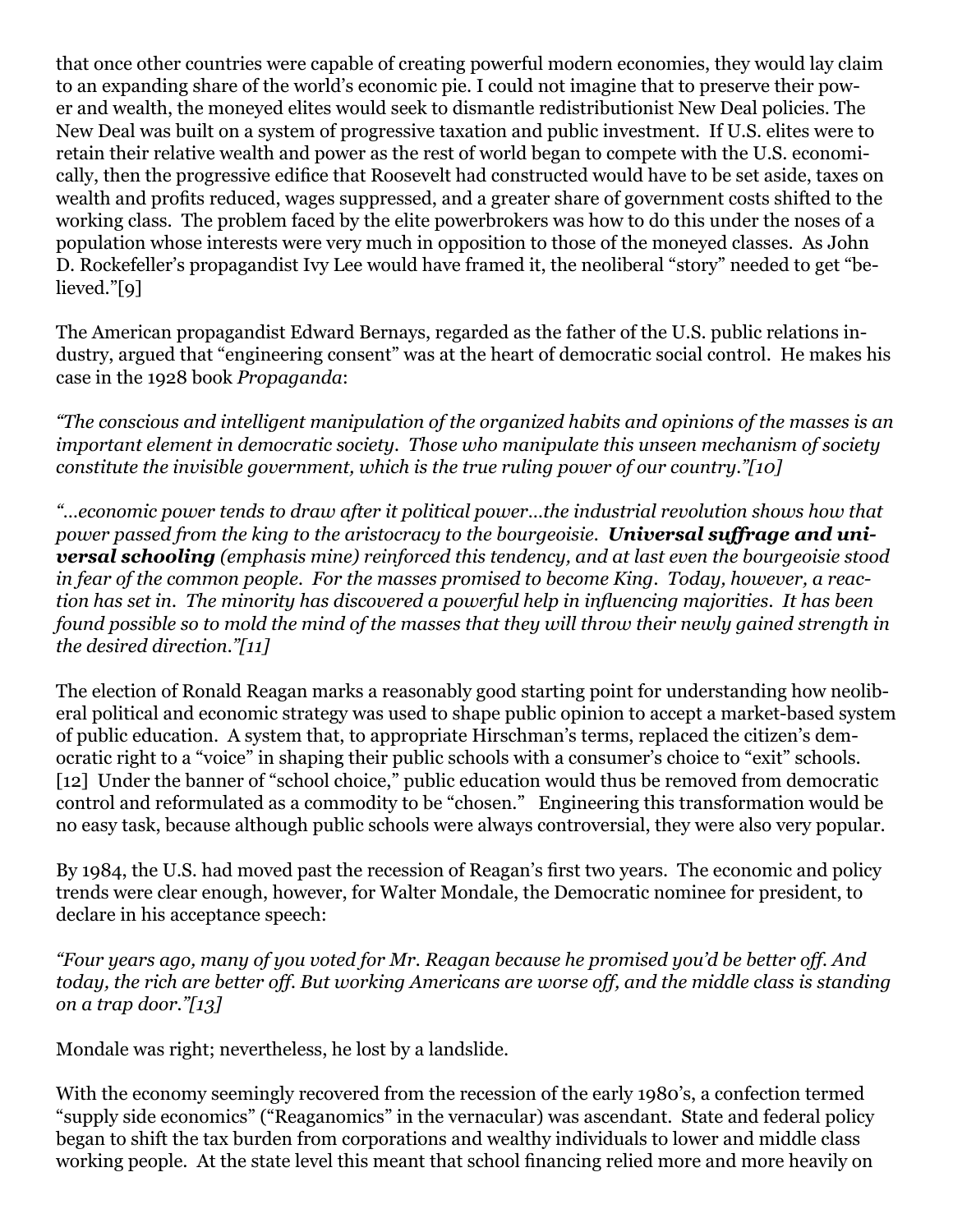real estate taxes paid by people whose incomes were stagnant or declining, and whose pensions and job security were disappearing. For the next two and a half decades, the hollowing out of the U.S. working class was obscured by continued government spending in spite of tax-cut-fueled deficits; the entry of large numbers of women into the labor force; the explosion in the availability of consumer credit; and successive financial, technology, and real estate bubbles culminating in the catastrophic global financial collapse of 2008. It was against this backdrop of regressive economic policy that the war on public education began in earnest.

In its initial phase, the assault on public education relied on the myth of school failure, complemented by the argument that the U.S. economy was suffering and losing market share to foreign competitors, such as Japan, because American schools were failing to properly educate students to compete in the emerging global economy. The alleged "skills shortage" of American workers became an element of the received wisdom of U.S. policy making, and nicely complemented elite support for multinational neoliberal economic agreements such as the North American Free Trade Agreement (NAFTA) in 1994 and the World Trade Organization (WTO) that in 1995 replaced the General Agreement on Trade and Tariffs (GATT). These agreements favored capital over labor, setting up adjudication mechanisms that restricted the ability of democratic political institutions in the signatory states to control the impact of those agreements on their laws, economies, labor practices, and the environment.

The resulting destruction of manufacturing jobs in the U.S. was characterized as an unfortunate but necessary sacrifice to promote a more vibrant and richer global economy. It was argued that these manufacturing jobs would never come back, but prosperity awaited workers with skills needed by the modern economy. The "remedy" for the economic dislocation of blue-collar workers was re-training. Future workers would need schools that trained them for success in a transformed labor market. The alleged "failure" of public education to prepare students for the high-skilled global economy was the focus of Berliner and Biddle's *The Manufactured Crisis*[.\[14\]](file:///C:/Users/nicho/Downloads/MOLNAR%20PRIVATIZATION%20ESSAY%20-%20INSTITUTE%20FOR%20NEW%20ECONOMIC%20THINKING%20-%20SUBMITTED%202-24-17.docx#_edn14) The result of their close examination of the central arguments made about the so-called education crisis and its impact on the U.S. economy is captured in the book's title: the "crisis" had been manufactured. The school failure story was propaganda cynically deployed to obscure the reality that the specter haunting public education was poverty and inequality.

### **Manufacturing Consent**

Irrespective of the data, the myths of a "skills shortage" and of widespread school failure became articles of faith among policy makers. This policy fantasy might be aptly termed "supply side economics in a *Field of Dreams*," a phrase I jotted on a napkin while listening to Clinton Administration Secretary of Labor Robert Reich explain the "skills shortage." In the movie *Field of Dreams*, a farmer is moved by hearing a voice whispering, "If you build it, he will come,"[\[15\]](file:///C:/Users/nicho/Downloads/MOLNAR%20PRIVATIZATION%20ESSAY%20-%20INSTITUTE%20FOR%20NEW%20ECONOMIC%20THINKING%20-%20SUBMITTED%202-24-17.docx#_edn15) to turn a cornfield into a baseball diamond — and, sure enough, the mythic baseball player turns up. Beginning in the 1980s American policy makers argued, in effect, "If you give them the skills, the jobs will come." For three and a half decades, retrained workers in blue-collar communities across the U.S. have waited in vain for the jobs to appear. Meanwhile the public services upon which they rely have continued to deteriorate and their communities are collapsing around them for lack of public funds to support them. For an excellent discussion of white work class support for Donald Trump see Joan C. Williams "What So Many People Don't Get About the U.S. Working Class.["\[16\]](file:///C:/Users/nicho/Downloads/MOLNAR%20PRIVATIZATION%20ESSAY%20-%20INSTITUTE%20FOR%20NEW%20ECONOMIC%20THINKING%20-%20SUBMITTED%202-24-17.docx#_edn16)

*Field of Dreams* was lighthearted entertainment. The 1987 movie *Robocop* provided a dark glimpse at the privatized world at the heart of neoliberalism. Set in Detroit, the script opens:

*"New technologies have left Detroit behind. In the wake of this changing economy has come pover-*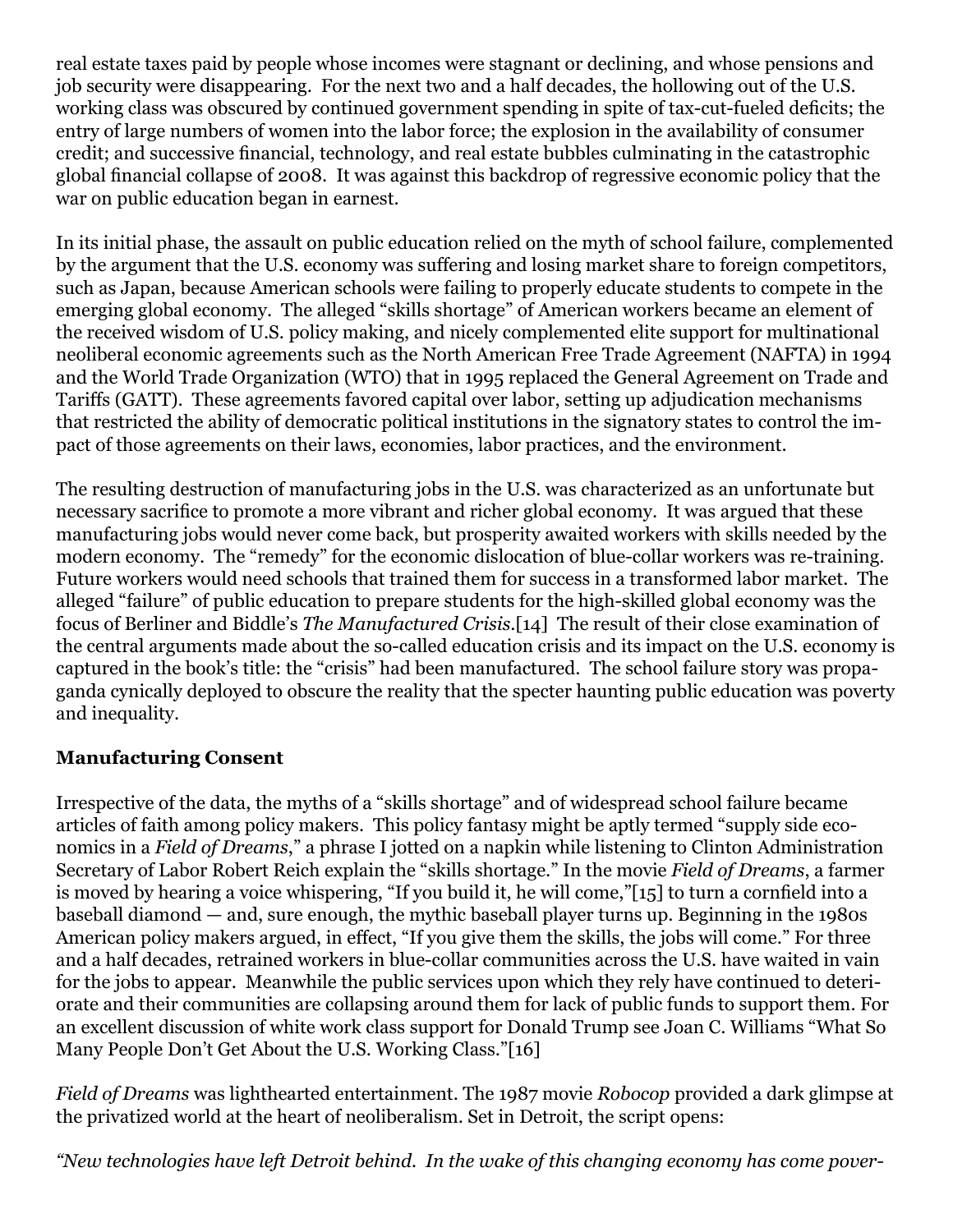#### *ty, social decay and crime."[\[17\]](file:///C:/Users/nicho/Downloads/MOLNAR%20PRIVATIZATION%20ESSAY%20-%20INSTITUTE%20FOR%20NEW%20ECONOMIC%20THINKING%20-%20SUBMITTED%202-24-17.docx#_edn17)*

In *Robocop* every aspect of human life — every need, every sorrow, every hope — is an opportunity for profit in a corporate-dominated world in which even crime has been privatized. The main character, Murphy (Robocop) is literally transformed into a product to be sold. I used Robocop in my urban education classes in the late 1980s to discuss the future of public education in a world dominated by neoliberalism's privatizing ideology. For many of my students, the idea of a privatized education system was, at the time, so alien that they found it difficult to see the connections I was trying to make. I doubt that would be the case today.

In the early 1980s it was not yet obvious how neoliberals would make use of the economic crisis in impoverished communities — and the argument that school failure was the leading cause of economic misery — to make their case for a radical transformation and privatization of public education. The publication of *Politics, Markets, and America's Schools* in 1990 helped clarify things. The case made by authors John Chubb and Terry Moe rests on the idea that poor academic performance is a product of schools being under the direct control of democratic institutions, and that the remedy lay in a market-based approach that offered parents choice between competing school options.

Popular culture has helped "manufacture consent" for these neoliberal talking points. The Hollywood movie *Stand and Deliver* (1988) encouraged the belief that a "star" teacher who makes "no excuses" can overcome the impact of poverty, while *Waiting for Superman* (2010) and *The Lottery* (2010) touted the transformative potential of school choice.

If movies provided the sizzle, *Politics, Markets, and America's Schools* provided the beef, offering a concise guide to the strategic logic that steered U.S. school reform from the 1990s to the present. The solution to problem of democracy, Chubb and Moe argue, is the "creative destruction" of marketplace competition touched off by implementing voucher programs. To which we may add neo-voucher reforms such as tuition tax credits and education savings accounts, along with charter schools. Under pressure from and with the aid of charitable foundations, wealthy philanthropists, and ideologues, government policy makers have steadily shifted control of the schools from locally elected school boards to appointed governing bodies. A for-profit school sector has emerged that depends entirely on taxpayer and philanthropic funds. Accountability has been shifted from government regulatory oversight mechanisms to "market discipline." To sell their ideas, neoliberals promise that heroic teachers and "no-excuses" principals combined with competition, technology, and high-stakes student, teacher, and school evaluations, will "disrupt" sclerotic bureaucracies, rein in unions, and liberate oppressed impoverished urban communities from "failing" schools.

Getting this myth "believed" meant new opportunities to turn tax dollars into profits — profits from, for example, paying a few teachers more and many teachers less; profits from designing standardized tests; profits from renting school facilities; profits from managing schools; profits from data management systems and test-scoring systems; and profits from selling software platforms and computing devices. Best of all, these profitmaking opportunities came with little or no government oversight to thwart self-dealing and ferret out fraud and abuse. Oversight and regulation had by this time been successfully characterized as innovation and achievement killers. Baker and Miron provide a useful introduction to some of the ways in which charter operators, for example, generate profit by running schools[.\[18\]](file:///C:/Users/nicho/Downloads/MOLNAR%20PRIVATIZATION%20ESSAY%20-%20INSTITUTE%20FOR%20NEW%20ECONOMIC%20THINKING%20-%20SUBMITTED%202-24-17.docx#_edn18)

Hedge funds were now at the schoolhouse door. The stage was set for what Diane Ravitch has termed the "Billionaires Boys Club["\[19\]](file:///C:/Users/nicho/Downloads/MOLNAR%20PRIVATIZATION%20ESSAY%20-%20INSTITUTE%20FOR%20NEW%20ECONOMIC%20THINKING%20-%20SUBMITTED%202-24-17.docx#_edn19) to turbo-charge neoliberal education reform in the early twenty-first century. As the privatizing reforms grew in scope and gathered in intensity, the lack of evidence that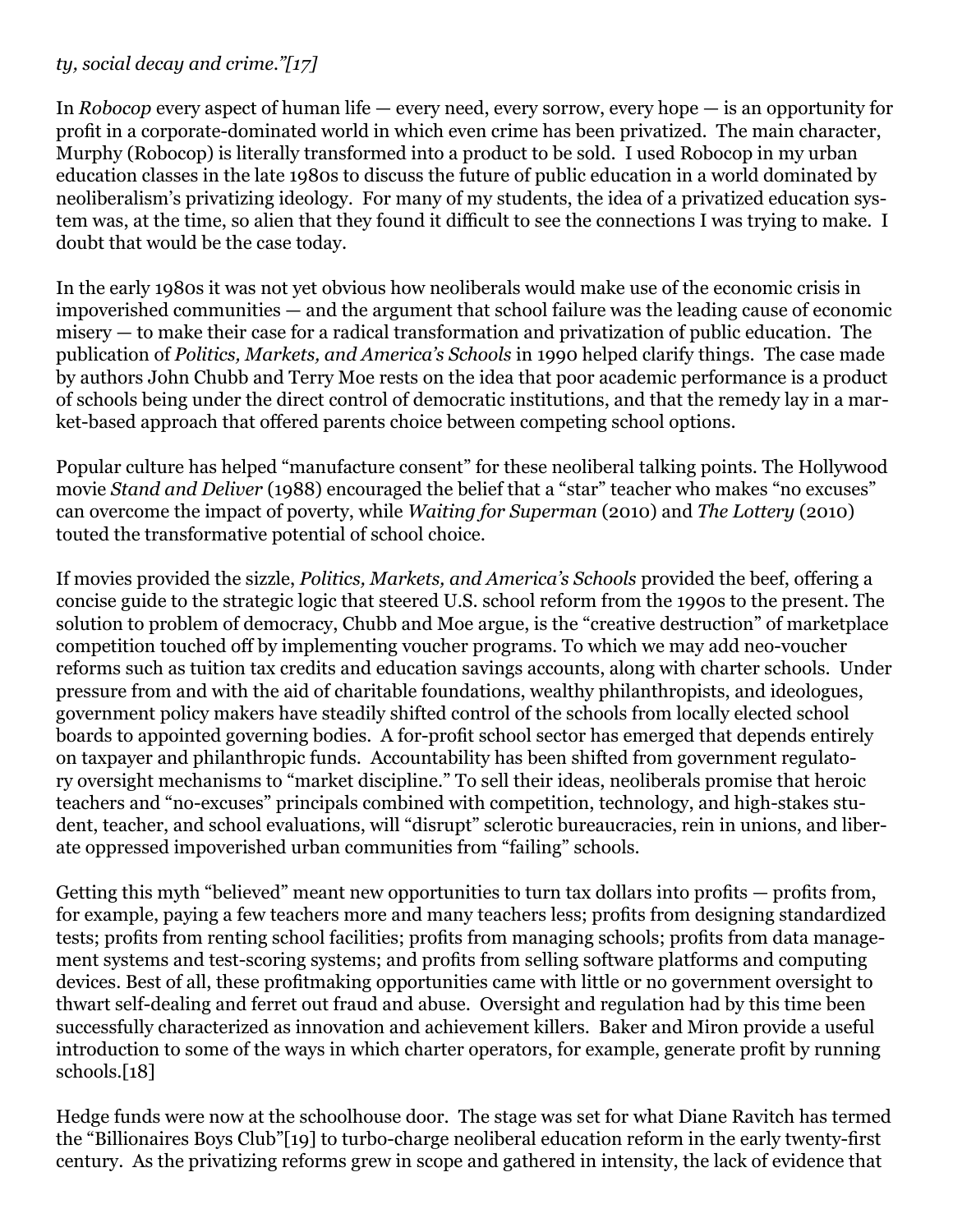these reforms had an appreciable effect on student achievement or that they mitigated inequality[\[20\]](file:///C:/Users/nicho/Downloads/MOLNAR%20PRIVATIZATION%20ESSAY%20-%20INSTITUTE%20FOR%20NEW%20ECONOMIC%20THINKING%20-%20SUBMITTED%202-24-17.docx#_edn20)  didn't deter the Gates, Walton, and Broad Foundations, among others, from aggressively selling their basket of favored neo-liberal reforms.

The successes of these reforms were not found in systemic improvements in educational outcomes. Instead, what these measures actually succeeded at was concealing under a veneer of idealism and public service the power relationships responsible for the misery of students in working class and impoverished communities; establishing efficient mechanisms for leveraging public capital investments in school facilities, and capturing public funding for instruction and student services; and launching a private education sector large enough to export American educational products and services to a world ready and waiting, thanks to the framework provided by the WTO agreements.

In 2001, when George W. Bush's signature "No Child Left Behind" (NCLB) education legislation was passed (with the support of Democratic Senator Ted Kennedy), "disruption," "markets," "accountability," "no excuses," and "choice" were an established part of the bipartisan vocabulary of school reform. And for-profit firms dominated the expanding charter-school sector.

The NCLB legislation contained plans for a significant expansion of the privatization of public education. The law made huge investments in tutoring and other remedial services—services it prohibited local school districts from providing. It required and provided funds for standardized testing and grading schools, and mandated that schools report on the yearly progress of their students on those tests. It promoted common academic standards across schools and required "remedies" for "failing" schools—concentrated in impoverished communities of color—such as converting them to charter schools or having them run by private firms. All of these measures were justified as a way of confronting what George W. Bush was fond of calling "the soft bigotry of low expectations."

Education reform was now firmly in the hands of people for whom, doing well by doing good, was axiomatic. "Strategic philanthropy" became their modus operandi. I doubt the world has ever produced such a large pool of rich education "visionaries," "disruptors," and "revolutionaries." These are the people whose world is represented at the Davos World Economic Forum under a banner that reads "Committed to Improving the State of the World." The *New York Times* reported that the 2017 Davos meeting yielded insights such as the need for people to take more ownership of upgrading themselves on a continuous basis and the need to free the "animal spirits" of the market. According to the *New York Times* article, there was, however, not much interest in inequality or redistributionist policies. [\[21\]](file:///C:/Users/nicho/Downloads/MOLNAR%20PRIVATIZATION%20ESSAY%20-%20INSTITUTE%20FOR%20NEW%20ECONOMIC%20THINKING%20-%20SUBMITTED%202-24-17.docx#_edn21) The Davos class is fast losing even the appearance of providing a social benefit that justifies its enormous wealth. Its neoliberal ideological fig leaf is slipping. What is now on display is something more primitive and feral: avarice and greed. They do what they do simply because they can. And, they will keep doing it until they are stopped.

Over the past two and a half decades, the poor in privatized urban schools have been successfully harnessed to the delivery of reliable profits to investors and munificent salaries to executives. At the same time, the working class has discovered that schools in their communities often cost more than they can afford to pay. The decades of wage stagnation, unemployment, and tax shifting have taken their toll. Teachers and the unions that had won them the relatively high wages, job security, and benefits that are a distant memory for many blue collar workers became a useful target for the ideologues and politicians pursuing neoliberal reforms.

The neoliberal argument is that public schools cost too much (the largest item in a school budget is for teacher salaries) and performed too poorly to justify the tax dollars they commanded. If "star" teachers could be freed from the union wage scale to earn what they were worth, the resulting competition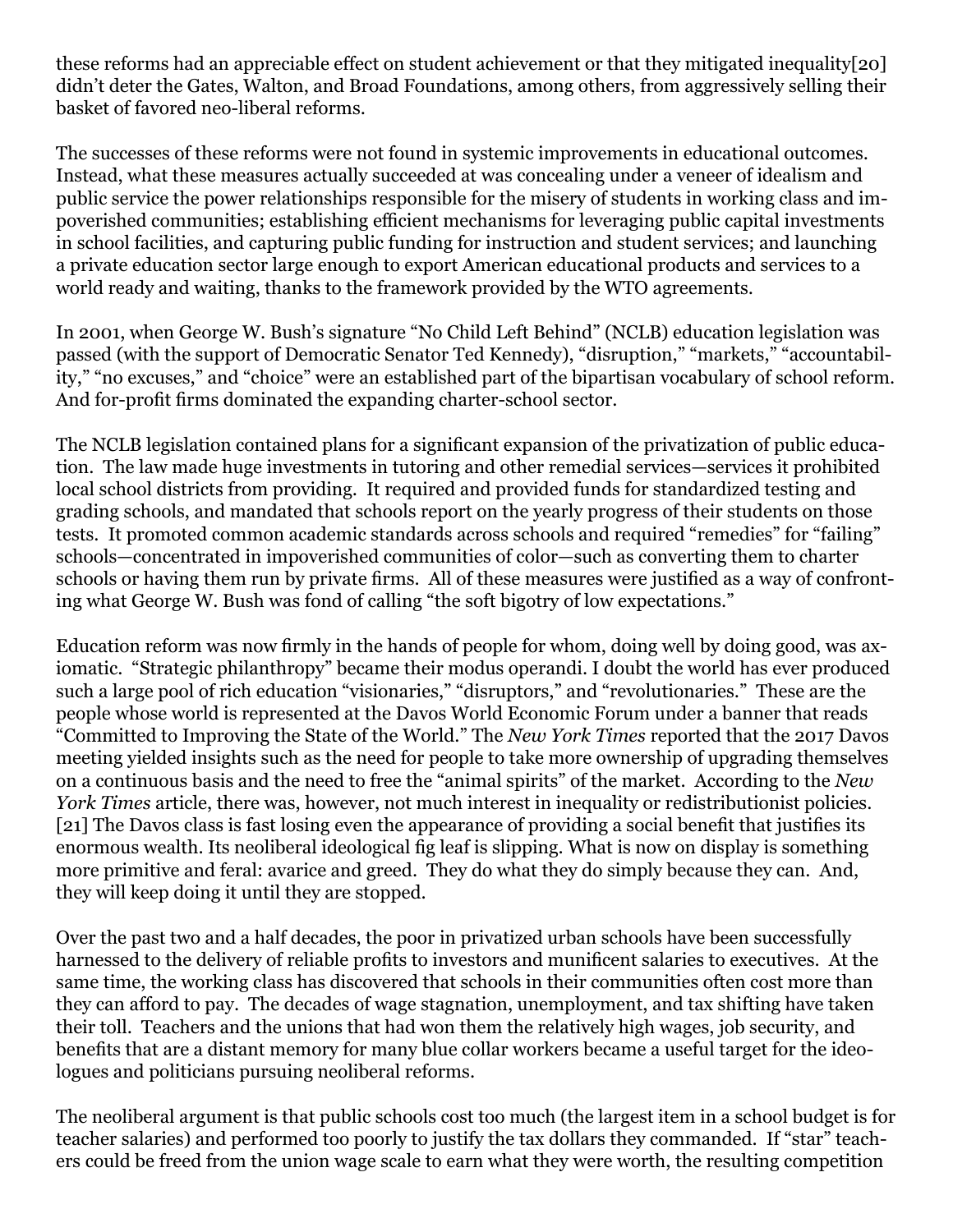would create incentives for better teacher performance. Mediocre teachers would earn less, and low performing teachers would be fired. The mechanism proposed for measuring teacher performance was assessing the performance of their students on standardized tests. So began the policy embrace of "Value Added Assessment" (VAA). In the kind of methodologically sophisticated, intellectually fatuous study that has become all too common, Chetty, Friedman, and Rockoff claim to have found long-term economic benefits for students whose teachers have higher "value added" scores[.\[22\]](file:///C:/Users/nicho/Downloads/MOLNAR%20PRIVATIZATION%20ESSAY%20-%20INSTITUTE%20FOR%20NEW%20ECONOMIC%20THINKING%20-%20SUBMITTED%202-24-17.docx#_edn22) Their conclusions offer a glimpse at the disconnect between the neoliberal policy and research agenda and the economic reality of working class and impoverished families:

*"Each child would gain approximately \$25,000 in total (undiscounted) lifetime earnings from having this teacher instead of the median teacher. With an annual discount rate of 5%, the parents of a classroom of average size should be willing to pool resources and pay this teacher approximately \$130,000 (\$4,600 per parent) to stay and teach their children during the next school year (Emphasis mine)."[\[23\]](file:///C:/Users/nicho/Downloads/MOLNAR%20PRIVATIZATION%20ESSAY%20-%20INSTITUTE%20FOR%20NEW%20ECONOMIC%20THINKING%20-%20SUBMITTED%202-24-17.docx#_edn23)*

In Milwaukee, Wisconsin, where I live, the median annual household income is \$37,495, for a four-person family the median annual income is \$41,050[.\[24\]](file:///C:/Users/nicho/Downloads/MOLNAR%20PRIVATIZATION%20ESSAY%20-%20INSTITUTE%20FOR%20NEW%20ECONOMIC%20THINKING%20-%20SUBMITTED%202-24-17.docx#_edn24) What should Milwaukee families do with a recommendation so stunningly obtuse? This is the kind of research that has understandably produced a populist democratic backlash against the unaccountable power, influence, and arrogance of experts. In "Fed's 'Gold Standard' Produces Fool's Gold" Glass discusses the consequences of "scientific" expertise run amok in education policy making[.\[25\]](file:///C:/Users/nicho/Downloads/MOLNAR%20PRIVATIZATION%20ESSAY%20-%20INSTITUTE%20FOR%20NEW%20ECONOMIC%20THINKING%20-%20SUBMITTED%202-24-17.docx#_edn25).

By suppressing teacher wages, and reducing their benefits and job security, the privatizing agenda creates space for profits in school budgets, shifting funds to owners. Privatizing "failing" schools rarely delivers the promised school performance gains or saves money. Mathis and Trujillo provide a useful overview of the context, the issues and the results.[\[26\]](file:///C:/Users/nicho/Downloads/MOLNAR%20PRIVATIZATION%20ESSAY%20-%20INSTITUTE%20FOR%20NEW%20ECONOMIC%20THINKING%20-%20SUBMITTED%202-24-17.docx#_edn26)

The neoliberal reengineering of America's education system is not a partisan affair. Throughout the Bush and Obama presidencies, the privatization of education continued apace through school "restructuring" and charter "conversions." In New Orleans, the Hurricane Katrina disaster provided an opportunity to privatize virtually the entire school system by creating a "recovery district." Many urban superintendents now manage a decentralized system of "portfolio" schools, some privatized and some not.

In many ways, the "liberal" Obama administration was a more aggressive advocate of neoliberal education ideas than the "conservative" Bush administration that it succeeded. Obama's "Race to the Top" program, for example, put heavy pressure on the states and created financial incentives to create more charter schools and push privatizing initiatives. The election of Donald Trump and his appointment of Betsy DeVos as Education Secretary promises to accelerate the privatizing trend. DeVos, the sister of Erik Prince, founder of the notorious private security company Blackwater USA, is an ardent supporter of private school vouchers and charter schools.

After the U.S. Constitution had been drafted, Benjamin Franklin commented that the framers had given Americans a republic, "if you can keep it." [27] The founders also provided the nation with a deeply democratic ideal of public education. We're not likely to keep it. In the next decade the distinction between public and private will likely continue to blur, and ever more public tax dollars will be syphoned into private coffers. Public schools will limp along, underfunded and struggling to educate ever larger numbers of students with needs too great to be profitable. Vast amounts of student data will be collected, sliced, diced, and sold for private gain again and again. Technology, marketing, and finance will fill the pockets of a tiny minority, and their well-paid retainers and experts will continue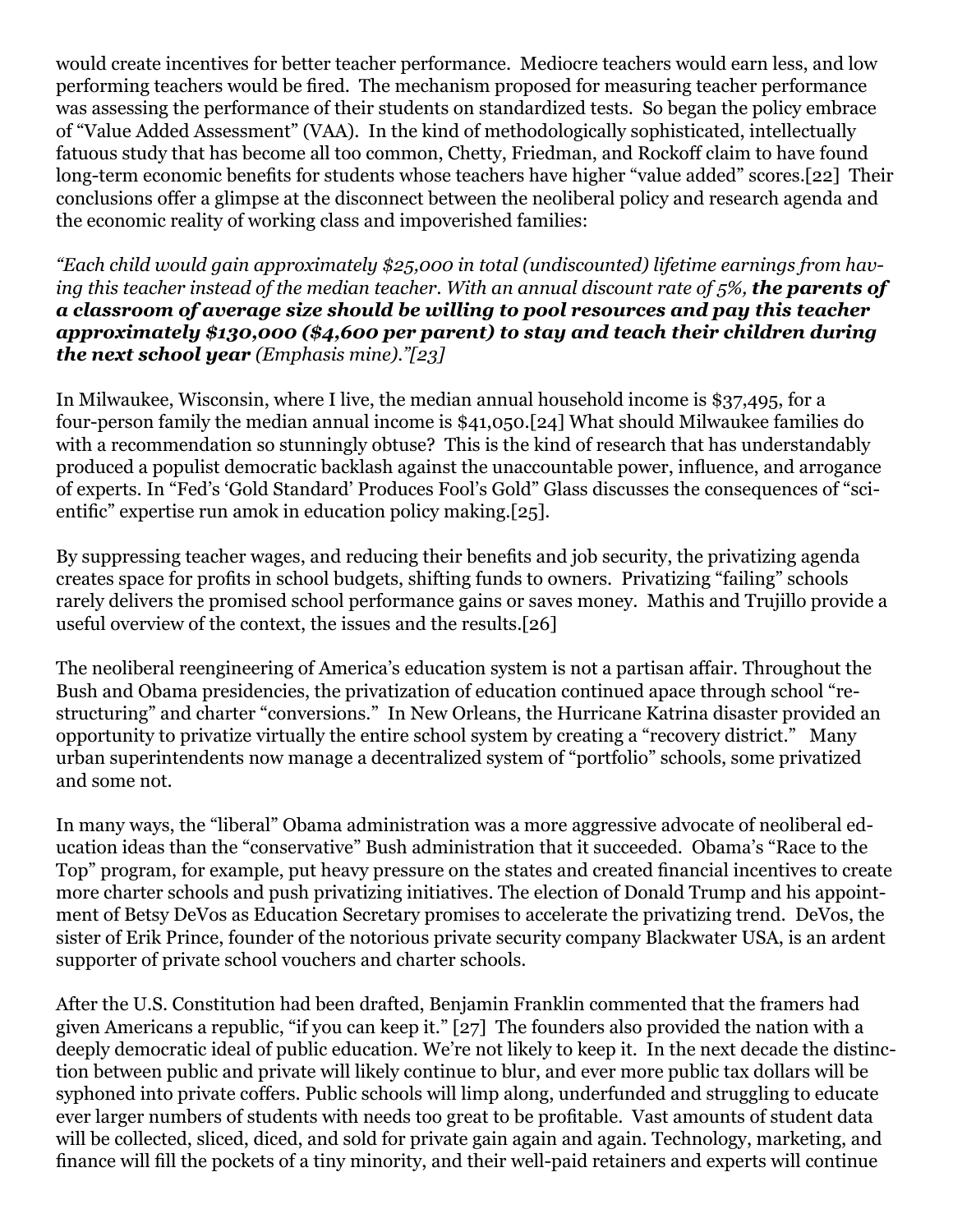to obscure this reality. Or, if it can be contrived, they will celebrate the successful exploitation of public resources as the desired and virtuous triumph of talent and "vision." Entertainments, spectacles, service jobs and manual labor will keep the masses busy and in debt. The "market" will devour partisan politics, fashioning political parties as brands and politicians as ambulatory logos. Everything will be new and nothing will change — until it does.

As Aloe Blacc sings:

*…Whatever you believe it's easy to see*

*The whole world's sitting on a ticking bomb…*

*…And It's about to explod[e\[28\]](file:///C:/Users/nicho/Downloads/MOLNAR%20PRIVATIZATION%20ESSAY%20-%20INSTITUTE%20FOR%20NEW%20ECONOMIC%20THINKING%20-%20SUBMITTED%202-24-17.docx#_edn28)*

\* I would like to thank Barbara Lindquist and Faith Boninger for their generous assistance. Their edits, insights, and thoughtful criticisms have improved this essay immeasurably

### **Footnotes**

[\[1\]](file:///C:/Users/nicho/Downloads/MOLNAR%20PRIVATIZATION%20ESSAY%20-%20INSTITUTE%20FOR%20NEW%20ECONOMIC%20THINKING%20-%20SUBMITTED%202-24-17.docx#_ednref1) Douglass, F. (1857, August 3). *[West India Emancipation](http://rbscp.lib.rochester.edu/4398)*. Address delivered in Canandaigua, New York. Rochester, NY: University of Rochester Frederick Douglass Project. Retrieved February 16, 2017.

[\[2\]](file:///C:/Users/nicho/Downloads/MOLNAR%20PRIVATIZATION%20ESSAY%20-%20INSTITUTE%20FOR%20NEW%20ECONOMIC%20THINKING%20-%20SUBMITTED%202-24-17.docx#_ednref2) Macur, J. (2017, January 16). [Packers Bury the Memories of Playoff Failures.](https://www.nytimes.com/2017/01/16/sports/football/green-bay-packers-mason-crosby-aaron-rodgers.html) *New York Times*. Retrieved February 17, 2017.

[\[3\]](file:///C:/Users/nicho/Downloads/MOLNAR%20PRIVATIZATION%20ESSAY%20-%20INSTITUTE%20FOR%20NEW%20ECONOMIC%20THINKING%20-%20SUBMITTED%202-24-17.docx#_ednref3) Dylan, B. (1965). *[Subterranean homesick blues](http://bobdylan.com/songs/subterranean-homesick-blues/)*. *(Original lyric: "You don't need a weatherman / To know which way the wind blows")*

[\[4\]](file:///C:/Users/nicho/Downloads/MOLNAR%20PRIVATIZATION%20ESSAY%20-%20INSTITUTE%20FOR%20NEW%20ECONOMIC%20THINKING%20-%20SUBMITTED%202-24-17.docx#_ednref4) *The Horace Mann League* (2012, November 19). [Report No. 12 of the Massachusetts School Board](http://horacemannleague.blogspot.com/2012/11/report-no-12-of-massachusetts-school.html) (1848) Horace Mann

[5] Sheila Dow "[People Have Had Enough of Experts"](https://www.ineteconomics.org/perspectives/blog/people-have-had-enough-of-experts) Institute for New Economic Thinking, February 6, 2017.

[\[6\]](file:///C:/Users/nicho/Downloads/MOLNAR%20PRIVATIZATION%20ESSAY%20-%20INSTITUTE%20FOR%20NEW%20ECONOMIC%20THINKING%20-%20SUBMITTED%202-24-17.docx#_ednref6) *The Spectator* (2013, April 8). [Margaret Thatcher in quotes.](http://blogs.spectator.co.uk/2013/04/margaret-thatcher-in-quotes/)

[\[7\]](file:///C:/Users/nicho/Downloads/MOLNAR%20PRIVATIZATION%20ESSAY%20-%20INSTITUTE%20FOR%20NEW%20ECONOMIC%20THINKING%20-%20SUBMITTED%202-24-17.docx#_ednref7) Roberts, S. (2017, February 9). [Hans Rosling, Swedish Doctor and Pop-Star Statistician, Dies at](https://www.nytimes.com/2017/02/09/world/europe/hans-rosling-dead-statistician.html)  [68.](https://www.nytimes.com/2017/02/09/world/europe/hans-rosling-dead-statistician.html) *New York Times*.

[\[8\]](file:///C:/Users/nicho/Downloads/MOLNAR%20PRIVATIZATION%20ESSAY%20-%20INSTITUTE%20FOR%20NEW%20ECONOMIC%20THINKING%20-%20SUBMITTED%202-24-17.docx#_ednref8) Piketty, T. (2014). *[Capital in the twenty-first century](http://dowbor.org/blog/wp-content/uploads/2014/06/14Thomas-Piketty.pdf)* (Arthur Goldhammer, trans.). Cambridge Massachusetts: The Belknap Press of Harvard University.

Hear Piketty explain his work here: Piketty, T. [The Graduate Center, CUNY]. (2014, April 23). *Capital in the twenty-first Century* [\[video file](https://www.youtube.com/watch?v=heOVJM2JZxI)].

[\[9\]](file:///C:/Users/nicho/Downloads/MOLNAR%20PRIVATIZATION%20ESSAY%20-%20INSTITUTE%20FOR%20NEW%20ECONOMIC%20THINKING%20-%20SUBMITTED%202-24-17.docx#_ednref9) Molnar, A. (2000, January 1). *[Colonizing our future: The commercial transformation of Amer](http://nepc.colorado.edu/publication/colonizing-our-future-commercial-transformation-americas-schools)[ica's schools](http://nepc.colorado.edu/publication/colonizing-our-future-commercial-transformation-americas-schools)*. John Dewey Memorial Lecture, presented at the annual meeting of the Association for Supervision and Curriculum Development, New Orleans, LA. Retrieved February 15, 2017, from [\[10\]](file:///C:/Users/nicho/Downloads/MOLNAR%20PRIVATIZATION%20ESSAY%20-%20INSTITUTE%20FOR%20NEW%20ECONOMIC%20THINKING%20-%20SUBMITTED%202-24-17.docx#_ednref10) Bernays, E. (2005). *[Propaganda](https://www.voltairenet.org/IMG/pdf/Bernays_Propaganda_in_english_.pdf)*. New York: Horace Liveright, p. 9.

[11] Bernays, E. (2005). *[Propaganda](https://www.voltairenet.org/IMG/pdf/Bernays_Propaganda_in_english_.pdf)*. New York: Horace Liveright, p. 19.

[\[12\]](file:///C:/Users/nicho/Downloads/MOLNAR%20PRIVATIZATION%20ESSAY%20-%20INSTITUTE%20FOR%20NEW%20ECONOMIC%20THINKING%20-%20SUBMITTED%202-24-17.docx#_ednref12) Hirschman, A. O. (1970). *Exit, voice, and loyalty.* Cambridge: Harvard University Press.

[\[13\]](file:///C:/Users/nicho/Downloads/MOLNAR%20PRIVATIZATION%20ESSAY%20-%20INSTITUTE%20FOR%20NEW%20ECONOMIC%20THINKING%20-%20SUBMITTED%202-24-17.docx#_ednref13) Mondale, W. F. (1984, July 19). *[Address acccepting the presidential nomination at the Demo](http://www.presidency.ucsb.edu/ws/?pid=25972)[cratic National Convention in San Francisco](http://www.presidency.ucsb.edu/ws/?pid=25972)*. The American Presidency Project.

[\[14\]](file:///C:/Users/nicho/Downloads/MOLNAR%20PRIVATIZATION%20ESSAY%20-%20INSTITUTE%20FOR%20NEW%20ECONOMIC%20THINKING%20-%20SUBMITTED%202-24-17.docx#_ednref14) Berliner, D. C., & Biddle, B. J. (1995). *The manufactured crisis*, New York: Addison- Wesley (Republished by Harper Collins).